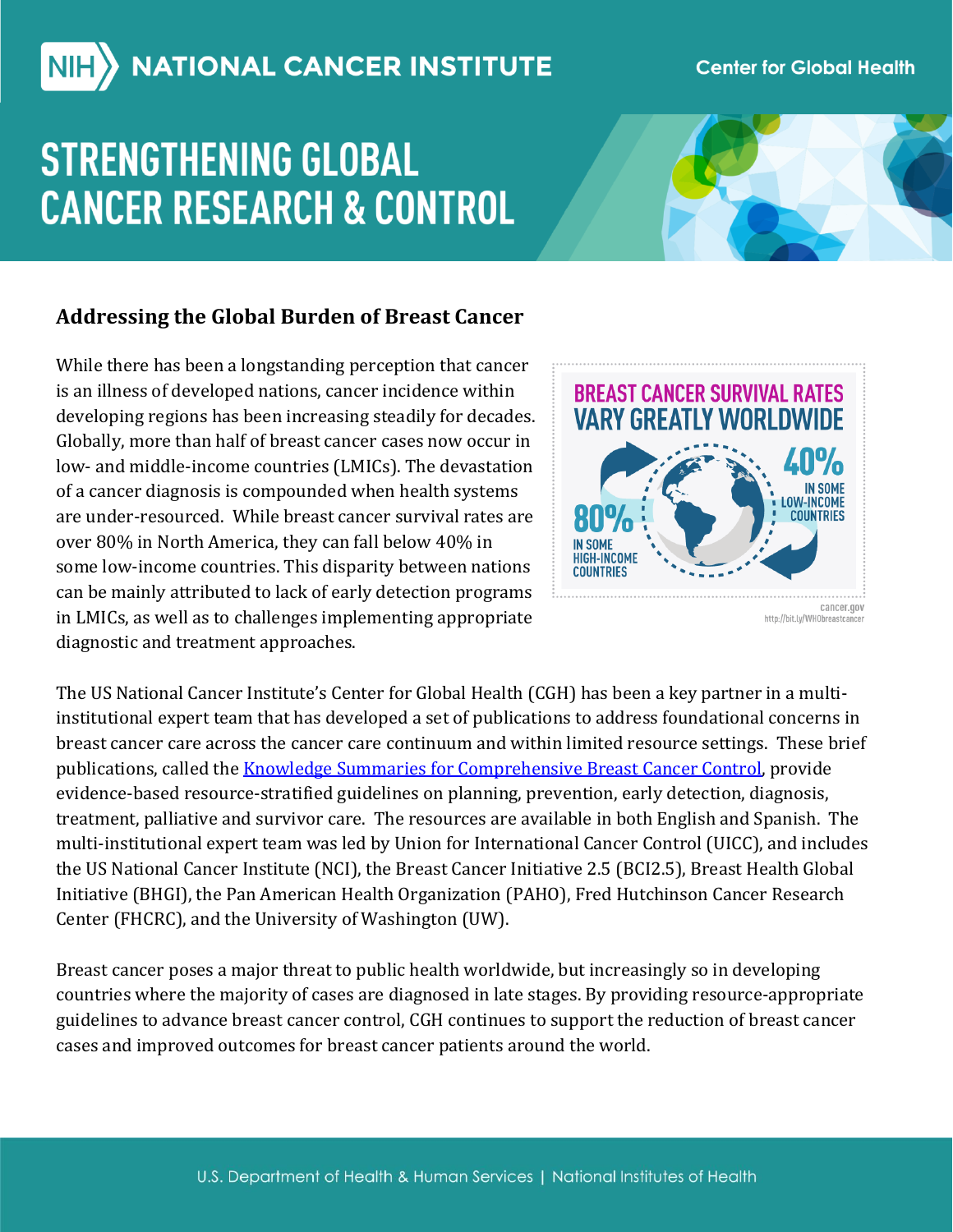### **Sample Social Media Posts – Knowledge Summaries: Breast Cancer**

[BCI2.5](https://www.fredhutch.org/en/labs/phs/projects/breast-cancer-initiative_2-5.html) is uniting the global breast cancer community behind a common goal to make breast health a global priority and reduce disparities in breast cancer outcomes for 2.5 million women by 2025. The [Knowledge Summaries for Comprehensive Breast Cancer Control](http://bit.ly/KSBCleadership) are a series of tools to help policymakers, clinicians, and cancer advocates in identifying and prioritizing resource-appropriate interventions that aid in the planning and implementation of breast cancer control programs.

# Content for Twitter: **Text Image** #BreastCancer control in LMICs is most effective when prevention, diagnosis, treatment & palliation are integrated <http://bit.ly/KSBCleadership> PLANNING Breast Cancer Programs<br>A Call to Action Reducing barriers to health services in limited resource settings **BREAS**<br>CANCEI improves equity in #breastcancer care & outcomes <http://bit.ly/KSBCleadership> PLANNING Preventive approaches for #breastcancer in limited resource settings lead to reduced disease incidence <http://bit.ly/KSBCleadership> PREVENTION and Risk Reduction #BreastCancer diagnoses in low-resource settings are most valuable when programs integrate early diagnosis with treatment<http://bit.ly/KSBCleadership>

2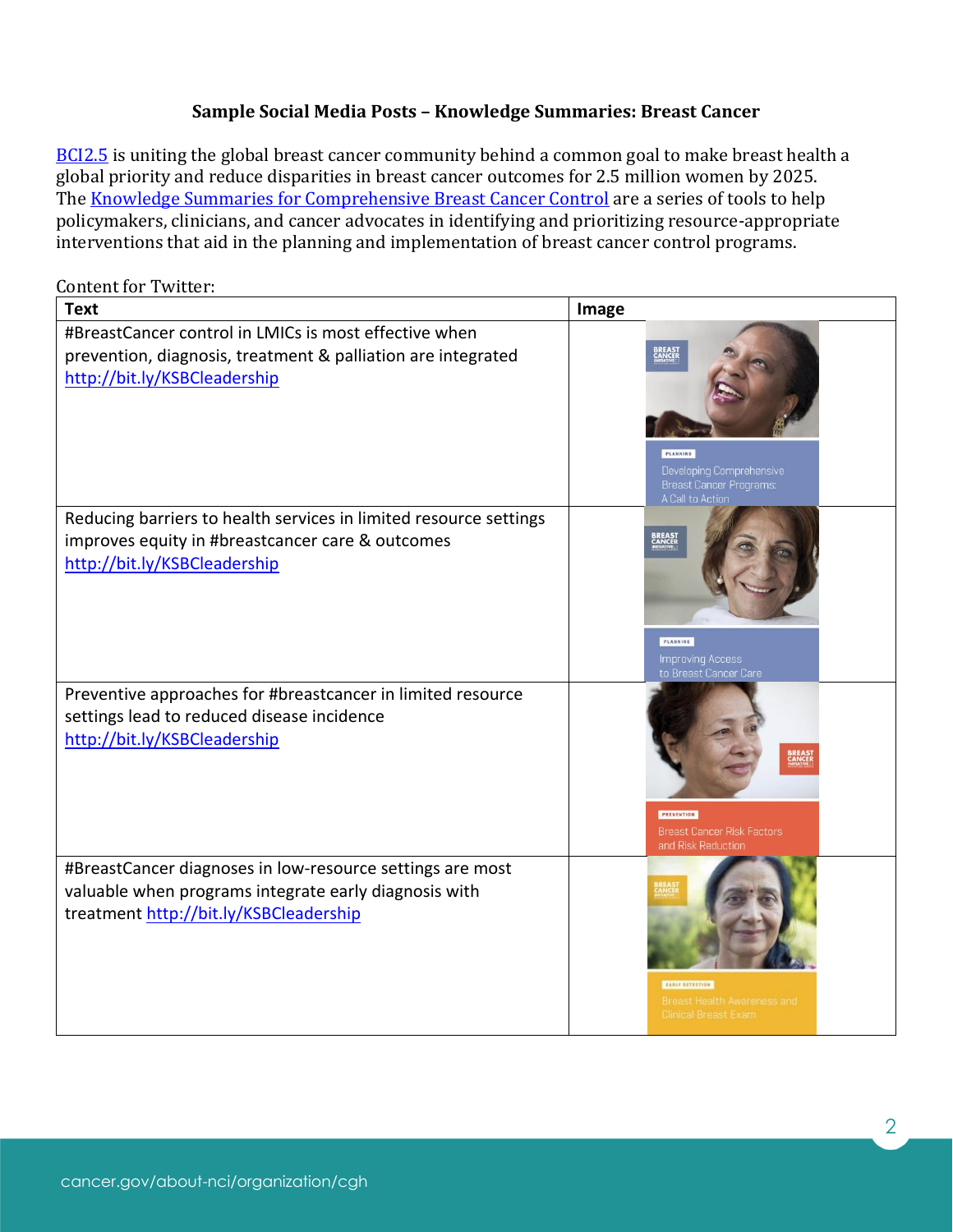| Early diagnosis = more effective treatment of #breastcancer in<br>limited resource settings http://bit.ly/KSBCleadership                   | EARLY DETECTION<br>Screening Mammography<br>Programs                                      |
|--------------------------------------------------------------------------------------------------------------------------------------------|-------------------------------------------------------------------------------------------|
| Improving coordination of & access to care can improve                                                                                     | <b>DIAGNOSIS</b>                                                                          |
| #breastcancer diagnosis & treatment in LMICs                                                                                               | Clinical Assessment, Diagnostic                                                           |
| http://bit.ly/KSBCleadership                                                                                                               | Imaging and Staging                                                                       |
| #BreastCancer care program success in LMICs is directly related                                                                            | <b>BIAGNOSIS</b>                                                                          |
| to availability & quality of breast pathology                                                                                              | Biopsy, Pathology                                                                         |
| http://bit.ly/KSBCleadership                                                                                                               | and Subtypes                                                                              |
| Surgical care can & should be prioritized to help treat                                                                                    | TREATMENT                                                                                 |
| #breastcancer in low-resource settings - learn more:                                                                                       | Locoregional Therapy                                                                      |
| http://bit.ly/KSBCleadership                                                                                                               | Surgery for Breast Cancer                                                                 |
| Chemotherapy plays a central role in treatment of #breastcancer<br>within countries of all resource levels<br>http://bit.ly/KSBCleadership | <b>BREAS</b><br>SANSH<br>TREATMENT<br>Systemic Therapy:<br>Chemotherapy for Breast Cancer |
| In low-resource settings, capacity to manage side effects plays                                                                            | PALLIATIVE CARE                                                                           |
| role in selection of #breastcancer treatment options                                                                                       | Pallitaive Care During Treatment                                                          |
| http://bit.ly/KSBCleadership                                                                                                               | for Breast Cancer                                                                         |